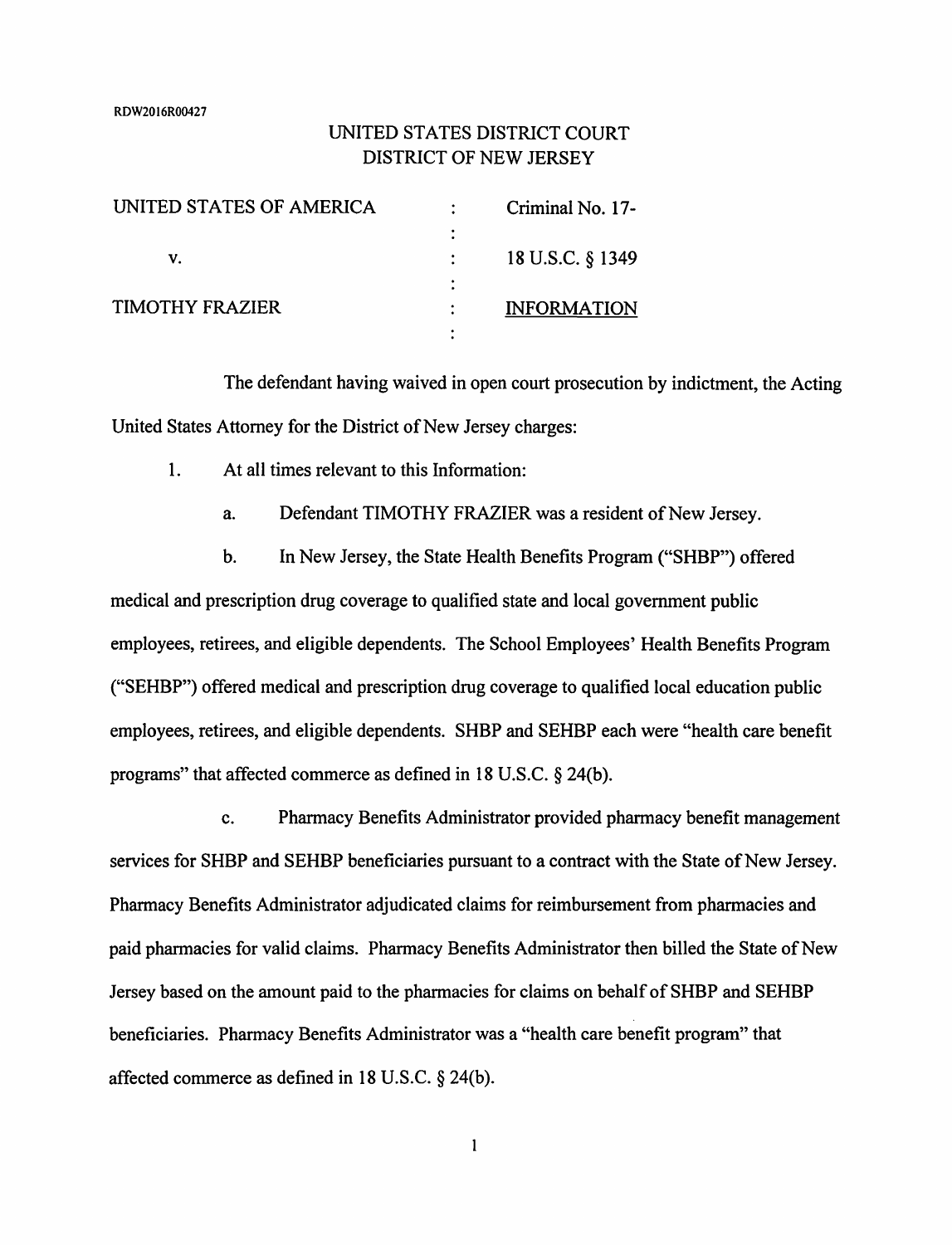2. At all times relevant to this Information:

a. In general, compounding was a practice in which a licensed pharmacist combines, mixes, or alters ingredients of one or more drugs in response to a prescription to create a medication tailored to the medical needs of an individual patient. Compounded drugs were not approved by the United States Food and Drug Administration ("FDA"); that is, the FDA did not verify the safety, potency, effectiveness, or manufacturing quality of compounded drugs.

b. Compounded drugs could be appropriately prescribed by a physician when an FDA-approved medication did not meet the health needs of a particular patient. For example, if a patient was allergic to a specific ingredient in an FDA-approved medication, such as a dye or preservative, a compounded drug could be prepared excluding the ingredient that triggers the allergic reaction.

c. Compounding Pharmacy was a pharmacy located outside of New Jersey that prepared compounded medications. When Compounding Pharmacy received a prescription for a compounded medication for an individual with prescription drug coverage under SHBP and SEHBP administered by Pharmacy Benefits Administrator, Compounding Pharmacy would electronically verify coverage with Pharmacy Benefits Administrator, fill the prescription by mailing the compounded medication to the individual, bill Pharmacy Benefits Administrator for the prescription, and receive payment from Pharmacy Benefits Administrator. In 2015 and 2016, Pharmacy Benefits Administrator paid Compounding Pharmacy in excess of \$50,000,000 for compounded medications mailed to individuals in New Jersey.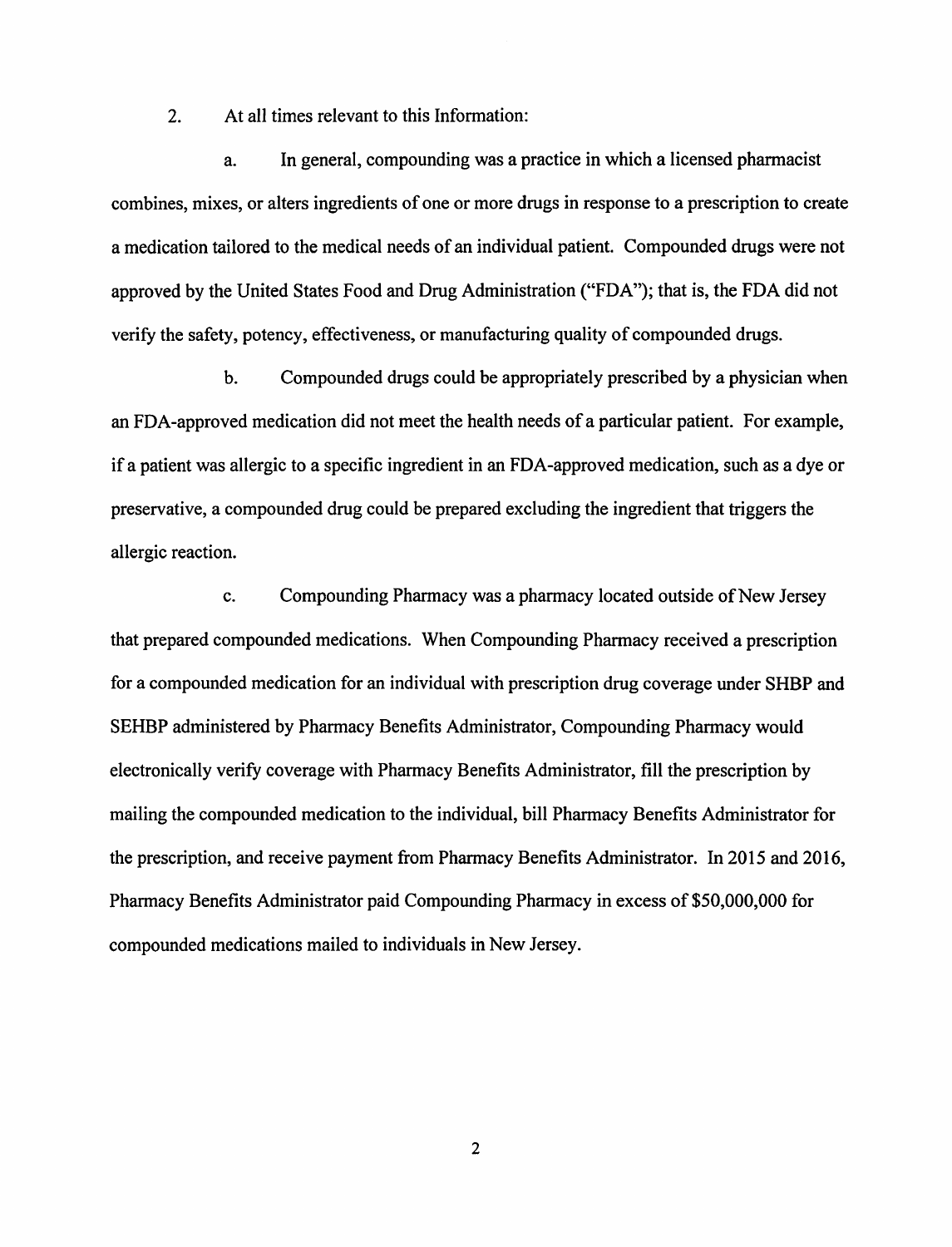3. From in or about January 2015 through in or about April 2016, in Atlantic County, in the District of New Jersey, and elsewhere, defendant

#### TIMOTHY FRAZIER

did knowingly and willfully conspire and agree with others to execute a scheme and artifice to defraud a health care benefit program and to obtain, by means of false and fraudulent pretenses, representations, and promises, money and property owned by, or under the custody and control of, a health care benefit program in connection with the delivery of and payment for health care benefits, items, and services, contrary to Title 18, United States Code, Section 1347.

#### **Object of the Conspiracy**

4. It was the object of the conspiracy for defendant TIMOTHY FRAZIER and others to unlawfully enrich themselves by causing the submission of false and fraudulent insurance claims for medically unnecessary compounded prescription medications to Pharmacy Benefits Administrator and by receiving a percentage of the money Pharmacy Benefits Administrator paid Compounding Pharmacy for those compounded prescription medications.

## **Manner and Means of the Conspiracy**

5. It was part of the conspiracy that defendant TIMOTHY FRAZIER and others learned that Pharmacy Benefits Administrator would reimburse thousands of dollars for one individual's one-month supply of certain prescription compounded medications, including compounded vitamin combinations, pain creams, scar creams, antifungal creams, and libido creams.

6. It was further part of the conspiracy that, for the compounded medication prescriptions they arranged, defendant TIMOTHY FRAZIER and others would receive from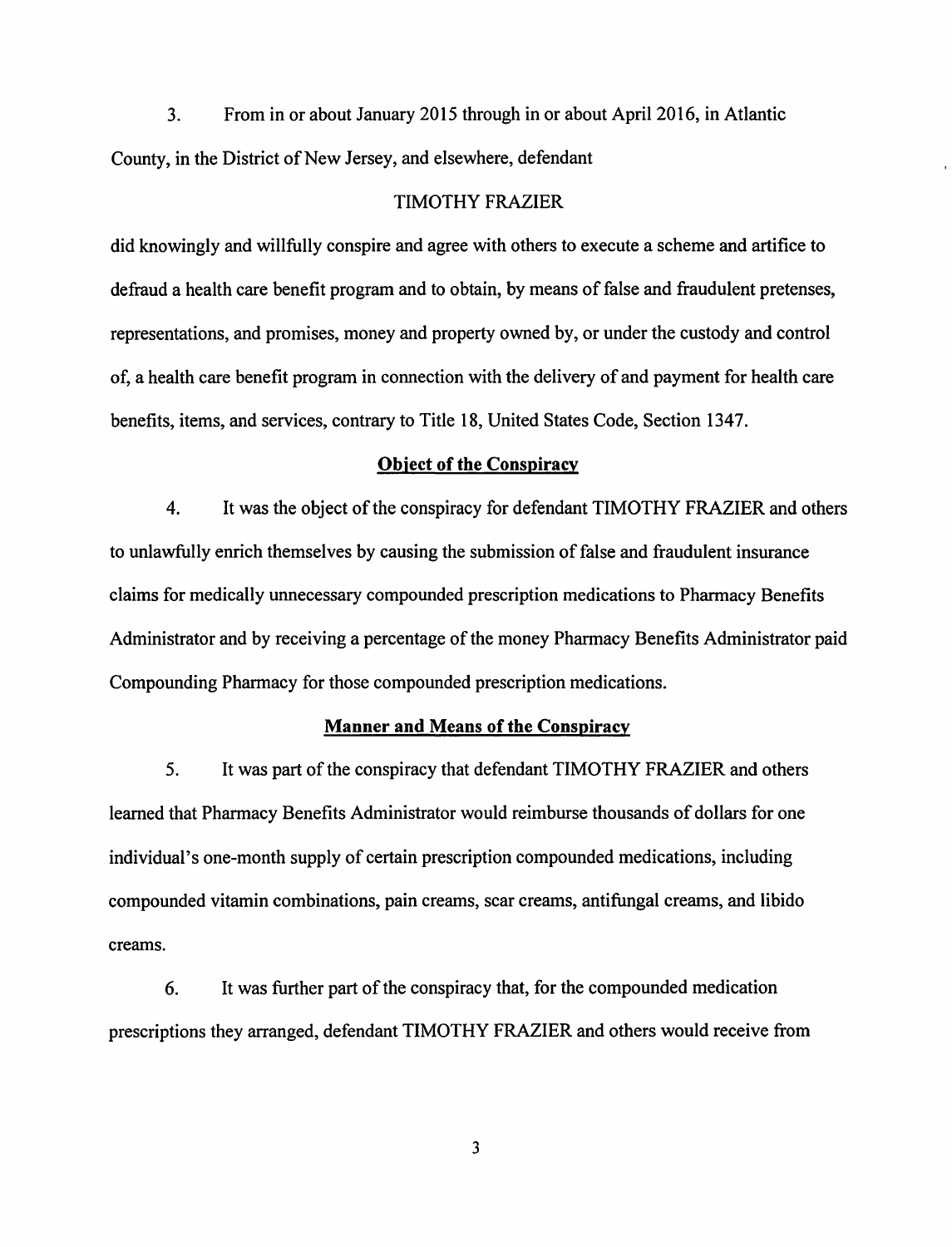Compounding Pharmacy a percentage of the amount that Compounding Pharmacy received from Pharmacy Benefits Administrator for the medication.

7. It was further part of the conspiracy that defendant TIMOTHY FRAZIER and others recruited state and local government and education employees who had benefits under the SHBP and SEHBP and had a prescription drug benefit administered by Pharmacy Benefits Administrator.

8. It was further part of the conspiracy that defendant TIMOTHY FRAZIER and others paid other individuals to recruit state and local government and education employees who had benefits under the SHBP and SEHBP and had a prescription drug benefit administered by Pharmacy Benefits Administrator.

9. It was further part of the conspiracy that defendant TIMOTHY FRAZIER and others, with no medical training or licenses and with the sole purpose of receiving money from Compounding Pharmacy, would persuade these individuals to obtain compounded prescription medications from Compounding Pharmacy without any evaluation by a medical professional that the individuals had a medical necessity for the compounded prescription medications.

10. It was further part of the conspiracy that defendant TIMOTHY **FRAZIER** and others would obtain insurance information from these individuals and complete and cause the completion of prescriptions for compounded medications for the individuals, even though the individuals had no medical necessity for the compounded medications.

11. It was further part of the conspiracy that defendant TIMOTHY FRAZIER and others secured the signatures of doctors and other qualified health care professionals on preprinted prescriptions for individuals (a) without the doctors having a doctor/patient relationship with the individuals; (b) without the doctors evaluating whether the individuals had a medical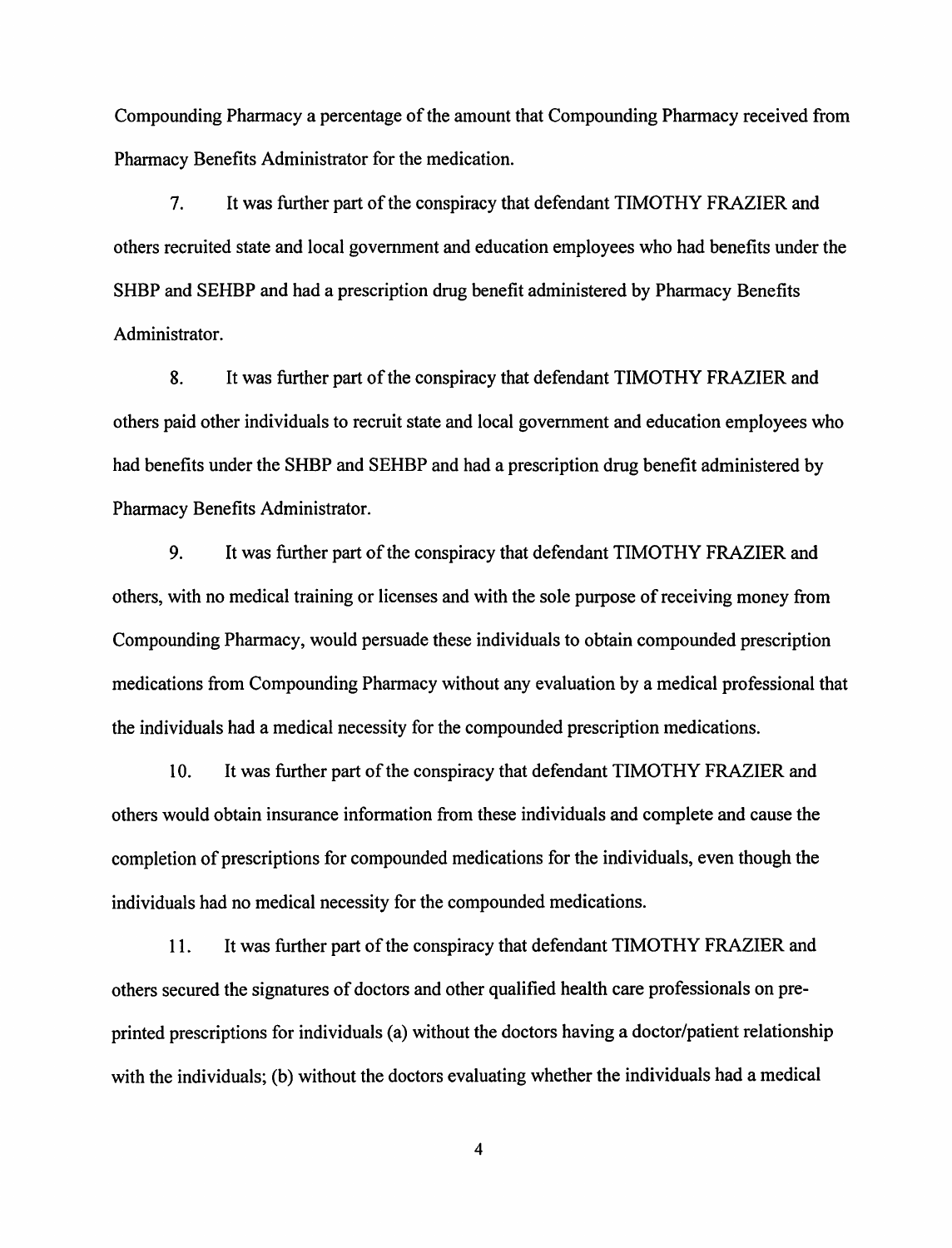necessity for a compounded medication; (c) without the doctors considering a non-compounded prescription or over-the-counter medication for the individuals; and/or (d) without the doctors having evaluated whether the compounded medication would have any adverse effect on the individuals.

12. It was further part of the conspiracy that defendant TIMOTHY FRAZIER and others caused the payment of money and other benefits to individuals to reward them for agreeing to obtain prescriptions for compounded medications.

13. It was further part of the conspiracy that defendant TIMOTHY FRAZIER caused Pharmacy Benefits Administrator to pay Compounding Pharmacy approximately \$801,118.72 for compounded medications.

14. It was further part of the conspiracy that defendant TIMOTHY FRAZIER received approximately \$145,424.84 in payments for submitting false and fraudulent claims for compounded medications.

In violation of Title 18, United States Code, Section 1349.